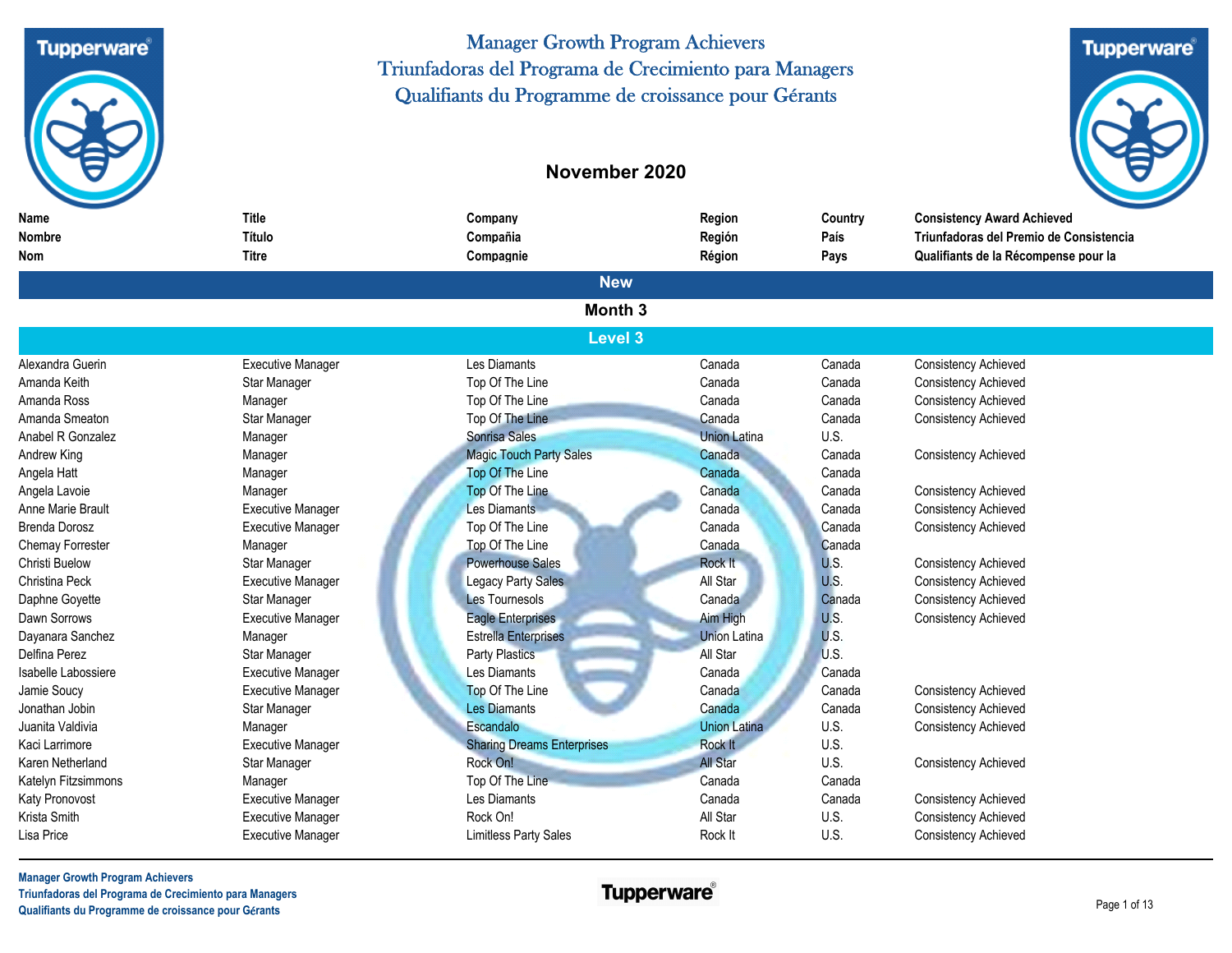

## **November 2020**



**Tupperware**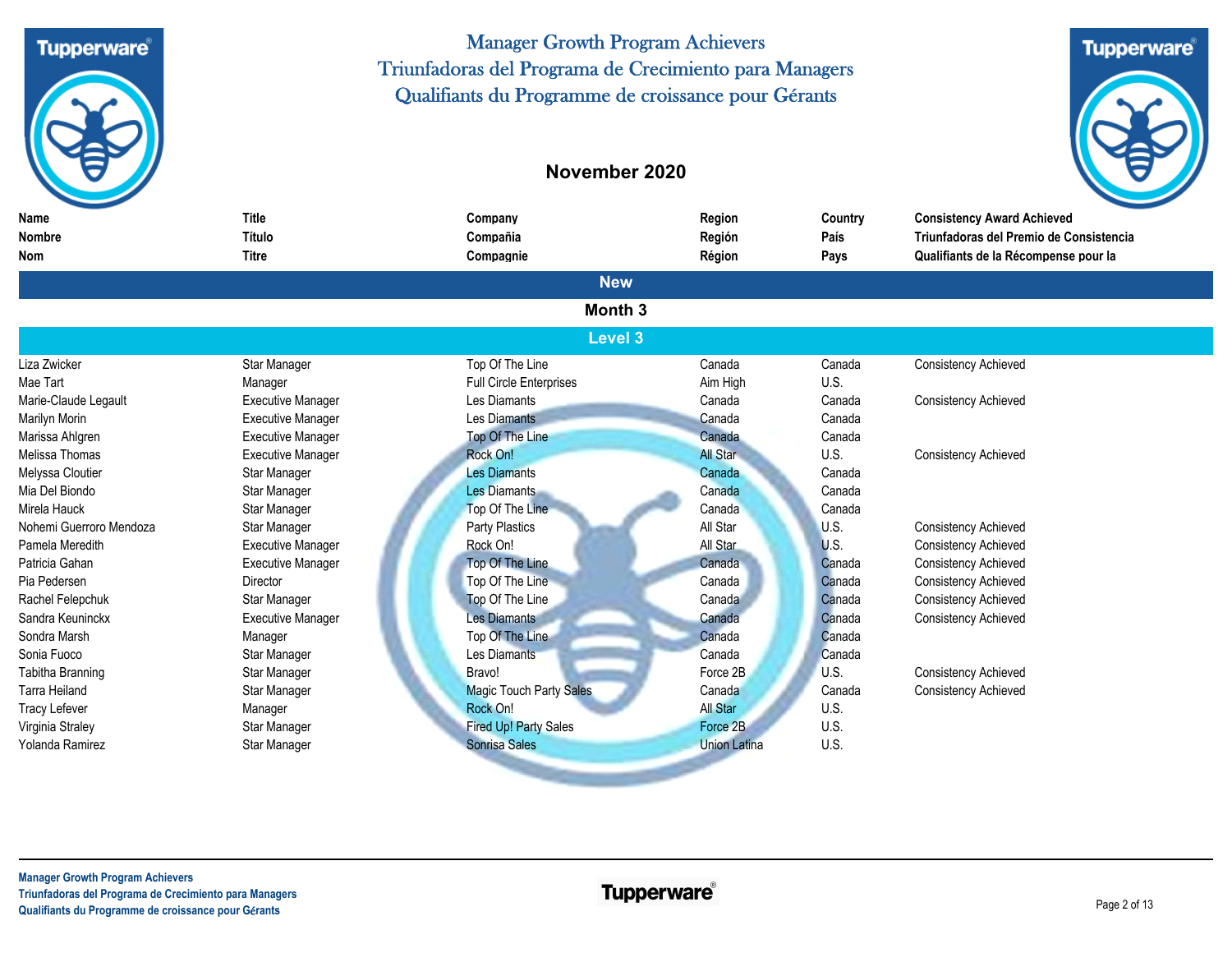

# **November 2020**



| Name<br>Nombre<br>Nom                                                                 | Title<br>Título<br><b>Titre</b>                                          | Company<br>Compañia<br>Compagnie                                                              | Region<br>Región<br>Région                                | Country<br>País<br>Pays                       | <b>Consistency Award Achieved</b><br>Triunfadoras del Premio de Consistencia<br>Qualifiants de la Récompense pour la |
|---------------------------------------------------------------------------------------|--------------------------------------------------------------------------|-----------------------------------------------------------------------------------------------|-----------------------------------------------------------|-----------------------------------------------|----------------------------------------------------------------------------------------------------------------------|
|                                                                                       |                                                                          | <b>New</b>                                                                                    |                                                           |                                               |                                                                                                                      |
|                                                                                       |                                                                          | Month 3                                                                                       |                                                           |                                               |                                                                                                                      |
|                                                                                       |                                                                          | <b>Level 2</b>                                                                                |                                                           |                                               |                                                                                                                      |
| Chelsea Cameron<br>Elizabeth Booth<br>Greg Brewer<br>Janel Etcheverry                 | Star Manager<br><b>Executive Manager</b><br>Star Manager<br>Star Manager | Power Of One<br>Rock On!<br>Rock On!<br>Top Of The Line                                       | Canada<br>All Star<br>All Star<br>Canada                  | Canada<br>U.S.<br>U.S.<br>Canada              | <b>Consistency Achieved</b>                                                                                          |
| Jennifer M Radosevich<br>Jenny Parker<br>Leticia Banda<br>Lori Smith                  | Star Manager<br>Manager<br>Manager<br>Manager                            | <b>Acclaim Enterprises</b><br>Top Of The Line<br><b>Party Plastics</b><br><b>Melody Mates</b> | <b>Live Wire</b><br>Canada<br><b>All Star</b><br>Rock It  | U.S.<br>Canada<br>U.S.<br>U.S.                |                                                                                                                      |
| Marisol Isguerra<br>Marjorie Conger<br>Mary Sampson<br>Mylene Daunais<br>Sandra Green | <b>Executive Manager</b><br>Manager<br>Star Manager<br>Manager           | Sonrisa Sales<br>Rock On!<br><b>Champion Enterprises</b><br>Les Diamants<br>Rock On!          | Union Latina<br>All Star<br>Rock It<br>Canada<br>All Star | U.S.<br>U.S.<br>U.S.<br>Canada<br><b>U.S.</b> | Consistency Achieved                                                                                                 |
| Sheryl Johnson<br><b>Tania Sicairos</b><br>Tanya Swarbrick                            | Manager<br>Manager<br>Manager<br>Manager                                 | Rock On!<br><b>Party Plastics</b><br>Top Of The Line                                          | All Star<br><b>All Star</b><br>Canada                     | U.S.<br><b>U.S.</b><br>Canada                 |                                                                                                                      |
|                                                                                       |                                                                          |                                                                                               |                                                           |                                               |                                                                                                                      |

<u>a shekara ta 1991 yil asaliy karata ta 1991 yil asaliy karata ta 1991 yil asaliy karata ta 1991 yil asaliy ka</u>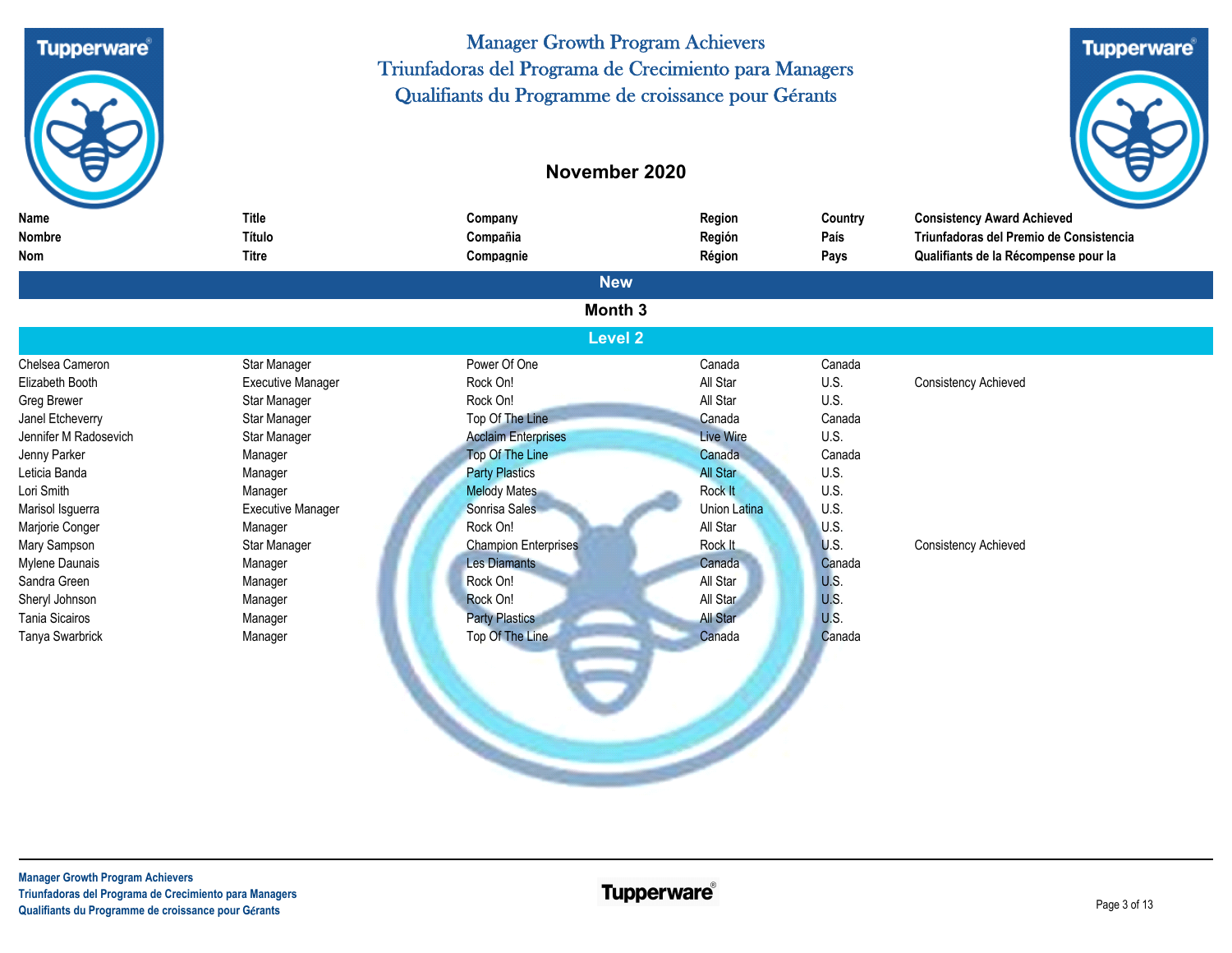

# **November 2020**



| Name                         | <b>Title</b> | Company                    | Region              | Country | <b>Consistency Award Achieved</b>       |
|------------------------------|--------------|----------------------------|---------------------|---------|-----------------------------------------|
| Nombre                       | Título       | Compañia                   | Región              | País    | Triunfadoras del Premio de Consistencia |
| Nom                          | <b>Titre</b> | Compagnie                  | Région              | Pays    | Qualifiants de la Récompense pour la    |
|                              |              | <b>New</b>                 |                     |         |                                         |
|                              |              | Month 3                    |                     |         |                                         |
|                              |              | Level 1                    |                     |         |                                         |
| Anabel Tlapale               | Star Manager | Futuros Sin Limites        | Union Latina        | U.S.    |                                         |
| Diana Cervantes              | Manager      | Party Plastics             | All Star            | U.S.    |                                         |
| <b>Emily Bayer</b>           | Manager      | True Destiny Inc.          | Live Wire           | U.S.    |                                         |
| Griselda Mello Tecaxco       | Manager      | <b>Futuros Sin Limites</b> | <b>Union Latina</b> | U.S.    |                                         |
| Hilaria Ramirez              | Manager      | <b>Futuros Sin Limites</b> | <b>Union Latina</b> | U.S.    |                                         |
| Irma Elena Espinosa Trinidad | Manager      | <b>Party Plastics</b>      | All Star            | U.S.    |                                         |
| Teresa Socorro Moreno Ruiz   | Manager      | <b>Party Plastics</b>      | <b>All Star</b>     | U.S.    |                                         |
|                              |              |                            |                     |         |                                         |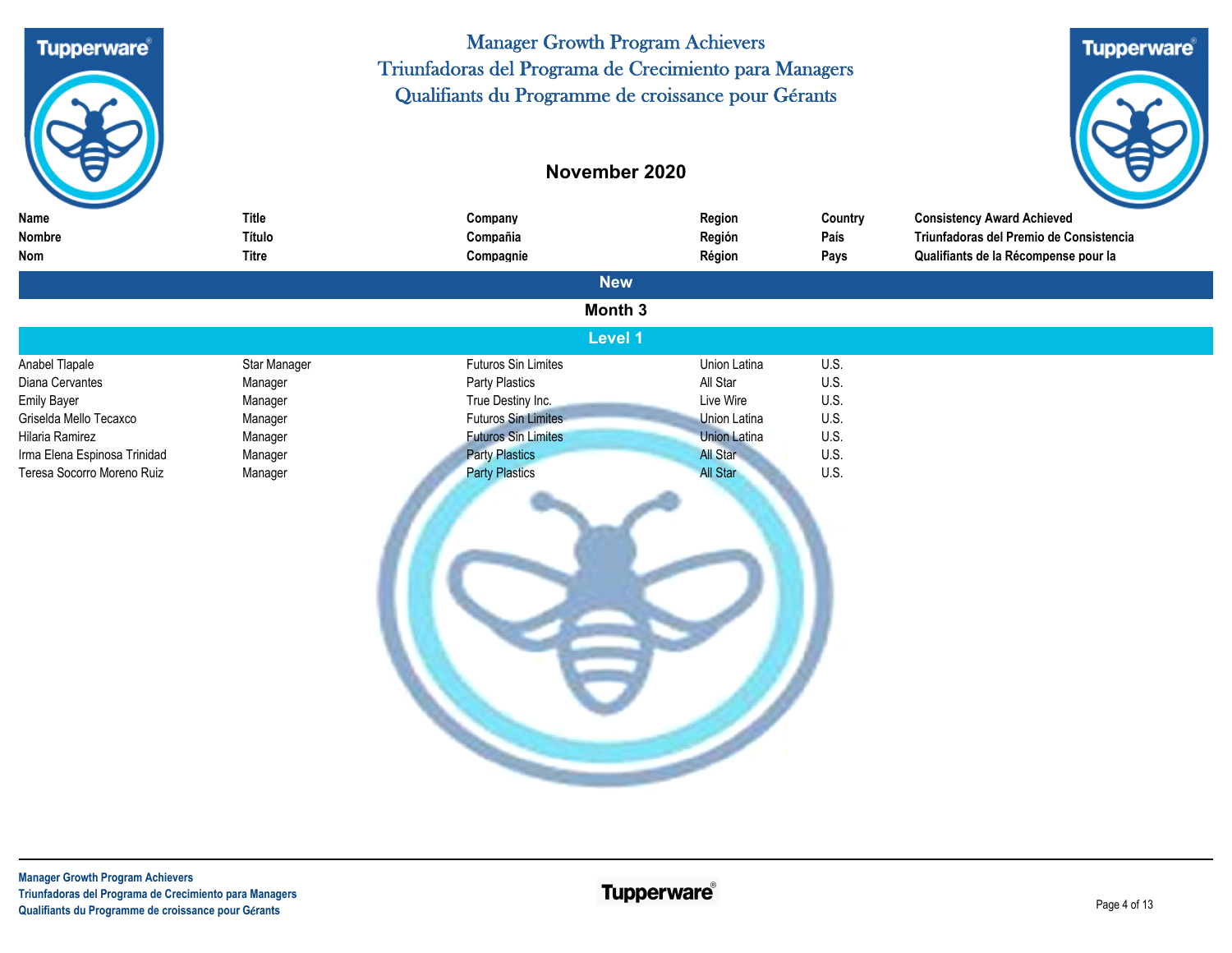**Tupperware** 

Manager Growth Program Achievers Triunfadoras del Programa de Crecimiento para Managers Qualifiants du Programme de croissance pour Gérants



| <b>Name</b>               | <b>Title</b>             | Company                      | Region              | Country | <b>Consistency Award Achieved</b>       |  |
|---------------------------|--------------------------|------------------------------|---------------------|---------|-----------------------------------------|--|
| <b>Nombre</b>             | <b>Título</b>            | Compañia                     | Región              | País    | Triunfadoras del Premio de Consistencia |  |
| <b>Nom</b>                | <b>Titre</b>             | Compagnie                    | Région              | Pays    | Qualifiants de la Récompense pour la    |  |
|                           |                          | <b>New</b>                   |                     |         |                                         |  |
|                           |                          | Month <sub>2</sub>           |                     |         |                                         |  |
|                           |                          | <b>Level 3</b>               |                     |         |                                         |  |
| Alana Howie               | Star Manager             | All Heart Party Sales        | Canada              | Canada  |                                         |  |
| Allisha Carter            | <b>Executive Manager</b> | Top Of The Line              | Canada              | Canada  | <b>Consistency Achieved</b>             |  |
| Amanda Gavin              | Star Manager             | Legacy Party Sales           | All Star            | U.S.    |                                         |  |
| Andrea Dodge              | Manager                  | Top Of The Line              | Canada              | Canada  |                                         |  |
| Andree Marcoux Flamand    | Manager                  | <b>Les Diamants</b>          | Canada              | Canada  |                                         |  |
| Carmen Z Hernandez Nieves | Star Manager             | <b>Camino Brillante</b>      | <b>Union Latina</b> | U.S.    |                                         |  |
| Caroline Crevier          | Manager                  | <b>Aqua Terra</b>            | Canada              | Canada  |                                         |  |
| <b>Caroline Walker</b>    | Manager                  | Top Of The Line              | Canada              | Canada  |                                         |  |
| Christina Garbarino       | Manager                  | <b>Revolutionary Sales</b>   | Rock It             | U.S.    |                                         |  |
| <b>Cindy Mairs</b>        | Manager                  | Top Of The Line              | Canada              | Canada  |                                         |  |
| Claudia Rangel            | Manager                  | <b>Estrella Enterprises</b>  | <b>Union Latina</b> | U.S.    |                                         |  |
| Dawn Barton               | Manager                  | <b>Limitless Party Sales</b> | <b>Rock It</b>      | U.S.    |                                         |  |
| Debbie Wylie              | Star Manager             | Top Of The Line              | Canada              | Canada  |                                         |  |
| <b>Denise Perreault</b>   | Manager                  | Top Of The Line              | Canada              | Canada  |                                         |  |
| Denisse L Vasquez Zapara  | Manager                  | <b>Estrella Enterprises</b>  | <b>Union Latina</b> | U.S.    |                                         |  |
| Diane Beardsley           | Star Manager             | Rock On!                     | <b>All Star</b>     | U.S.    |                                         |  |
| Donna Smiley              | Star Manager             | <b>Grace Party Sales</b>     | Aim High            | U.S.    |                                         |  |
| <b>Edith Lantin</b>       | Star Manager             | Les Diamants                 | Canada              | Canada  |                                         |  |
| Elaine Deschenes          | <b>Executive Manager</b> | <b>Les Diamants</b>          | Canada              | Canada  |                                         |  |
| <b>Gidget Burgett</b>     | <b>Executive Manager</b> | <b>Big Waves Party Sales</b> | <b>Live Wire</b>    | U.S.    |                                         |  |
| Guadalupe Mendoza         | Star Manager             | <b>Smooth Sailing</b>        | <b>All Star</b>     | U.S.    |                                         |  |
| Jillian Koskie            | Star Manager             | <b>Top Of The Line</b>       | Canada              | Canada  |                                         |  |
| Julie Jenkins             | Manager                  | Rock On!                     | <b>All Star</b>     | U.S.    |                                         |  |
| Kinsey Lewis              | <b>Executive Manager</b> | <b>Excite Party Sales</b>    | Aim High            | U.S.    | <b>Consistency Achieved</b>             |  |
| <b>Lisa Flowers</b>       | Director                 | Rock On!                     | All Star            | U.S.    | <b>Consistency Achieved</b>             |  |
| Lolita Pannitti           | Star Manager             | Les Tournesols               | Canada              | Canada  |                                         |  |
| <b>Madison Muir</b>       | Manager                  | Top Of The Line              | Canada              | Canada  |                                         |  |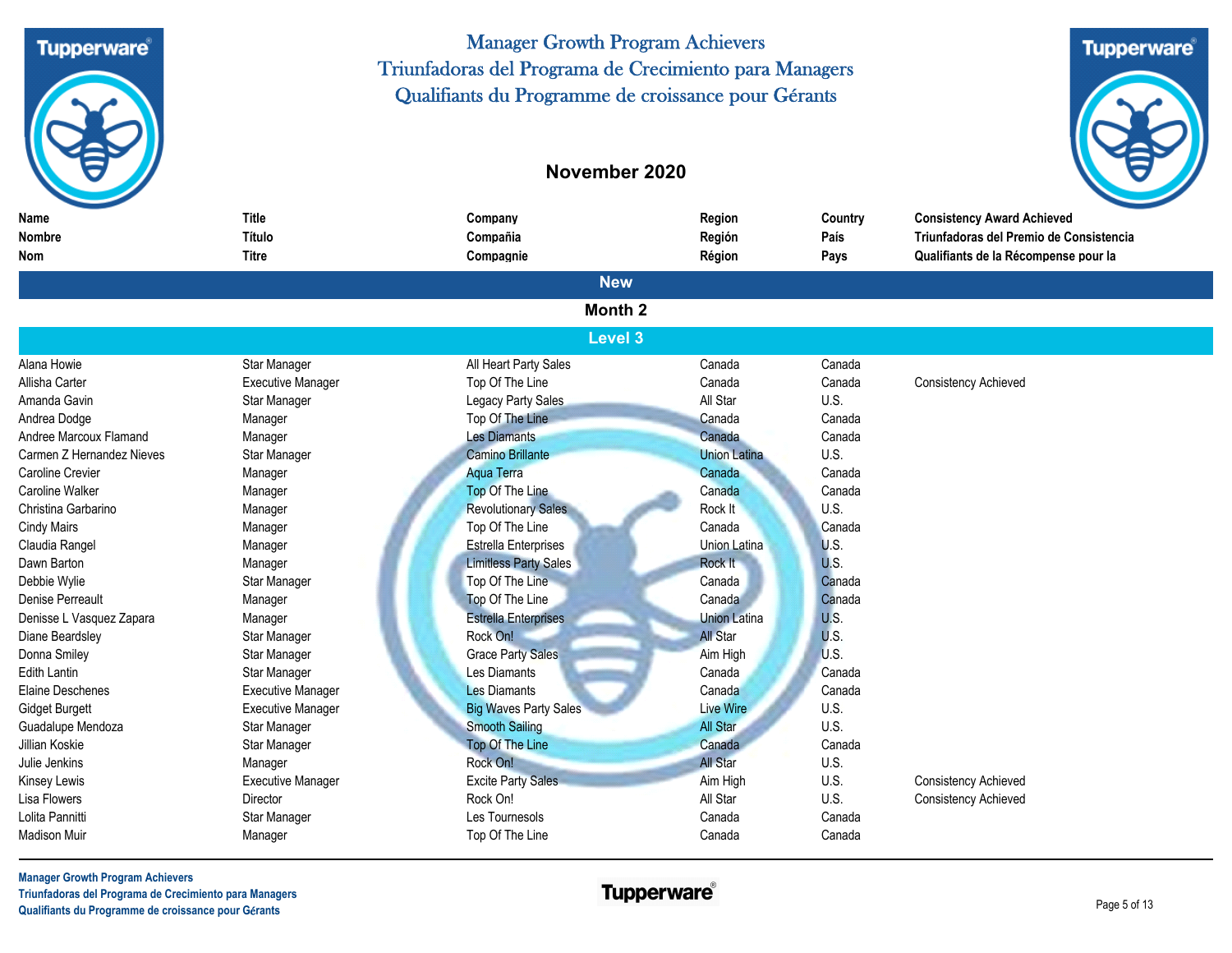



| Name                   | <b>Title</b>             | Company                     | Region              | Country     | <b>Consistency Award Achieved</b>       |
|------------------------|--------------------------|-----------------------------|---------------------|-------------|-----------------------------------------|
| <b>Nombre</b>          | Título                   | Compañia                    | Región              | País        | Triunfadoras del Premio de Consistencia |
| Nom                    | <b>Titre</b>             | Compagnie                   | Région              | Pays        | Qualifiants de la Récompense pour la    |
|                        |                          | <b>New</b>                  |                     |             |                                         |
|                        |                          | Month <sub>2</sub>          |                     |             |                                         |
|                        |                          | <b>Level 3</b>              |                     |             |                                         |
| Maria Clerinda Briones | Manager                  | Rock On!                    | All Star            | U.S.        |                                         |
| Marie Christie         | Manager                  | Top Of The Line             | Canada              | Canada      |                                         |
| Megan Prieto           | Star Manager             | Rock On!                    | All Star            | U.S.        |                                         |
| Michelle Lemky         | Star Manager             | Top Of The Line             | Canada              | Canada      |                                         |
| Monica Pacheco         | Manager                  | <b>Estrella Enterprises</b> | <b>Union Latina</b> | U.S.        |                                         |
| Nadine Johnston        | Star Manager             | <b>Top Of The Line</b>      | Canada              | Canada      |                                         |
| Nancy Legault          | Manager                  | <b>Aqua Terra</b>           | Canada              | Canada      |                                         |
| Nathalie Labbe         | <b>Executive Manager</b> | Les Diamants                | Canada              | Canada      |                                         |
| Nathalie Lauzon        | <b>Executive Manager</b> | Les Diamants                | Canada              | Canada      | <b>Consistency Achieved</b>             |
| Nikki Cahill           | Manager                  | Top Of The Line             | Canada              | Canada      |                                         |
| Patricia Ojeda         | Star Manager             | <b>Party Plastics</b>       | All Star            | <b>U.S.</b> |                                         |
| Patty Mendoza          | Star Manager             | <b>Golden Sand Castles</b>  | Aim High            | <b>U.S.</b> |                                         |
| Robyn Krick            | Star Manager             | Rock On!                    | All Star            | <b>U.S.</b> |                                         |
| Rosa Maria Hinojosa    | Manager                  | <b>Party Plastics</b>       | All Star            | U.S.        |                                         |
| Roxanne Remillard      | Manager                  | <b>Les Diamants</b>         | Canada              | Canada      |                                         |
| Sacha McLachlan        | Manager                  | <b>Platinum Sales</b>       | Canada              | Canada      |                                         |
| Sandie Gagne Gourde    | Star Manager             | Les Diamants                | Canada              | Canada      |                                         |
| Shanna Hummel          | Manager                  | Top Of The Line             | Canada              | Canada      |                                         |
| Shannon Lefebvre       | <b>Executive Manager</b> | Top Of The Line             | Canada              | Canada      |                                         |
| Stephanie Charles      | Manager                  | <b>Les Diamants</b>         | Canada              | Canada      |                                         |
| Stephanie Gagne        | Manager                  | <b>Les Diamants</b>         | Canada              | Canada      |                                         |
| Suzanne Middleton      | Star Manager             | <b>Les Tournesols</b>       | Canada              | Canada      |                                         |
| Sylvia Archibald       | Manager                  | <b>Galaxy Stars</b>         | Aim High            | U.S.        |                                         |
| <b>Trisha Krcmarik</b> | Star Manager             | Rock On!                    | All Star            | U.S.        |                                         |
| Valerie Morin          | Manager                  | Les Diamants                | Canada              | Canada      |                                         |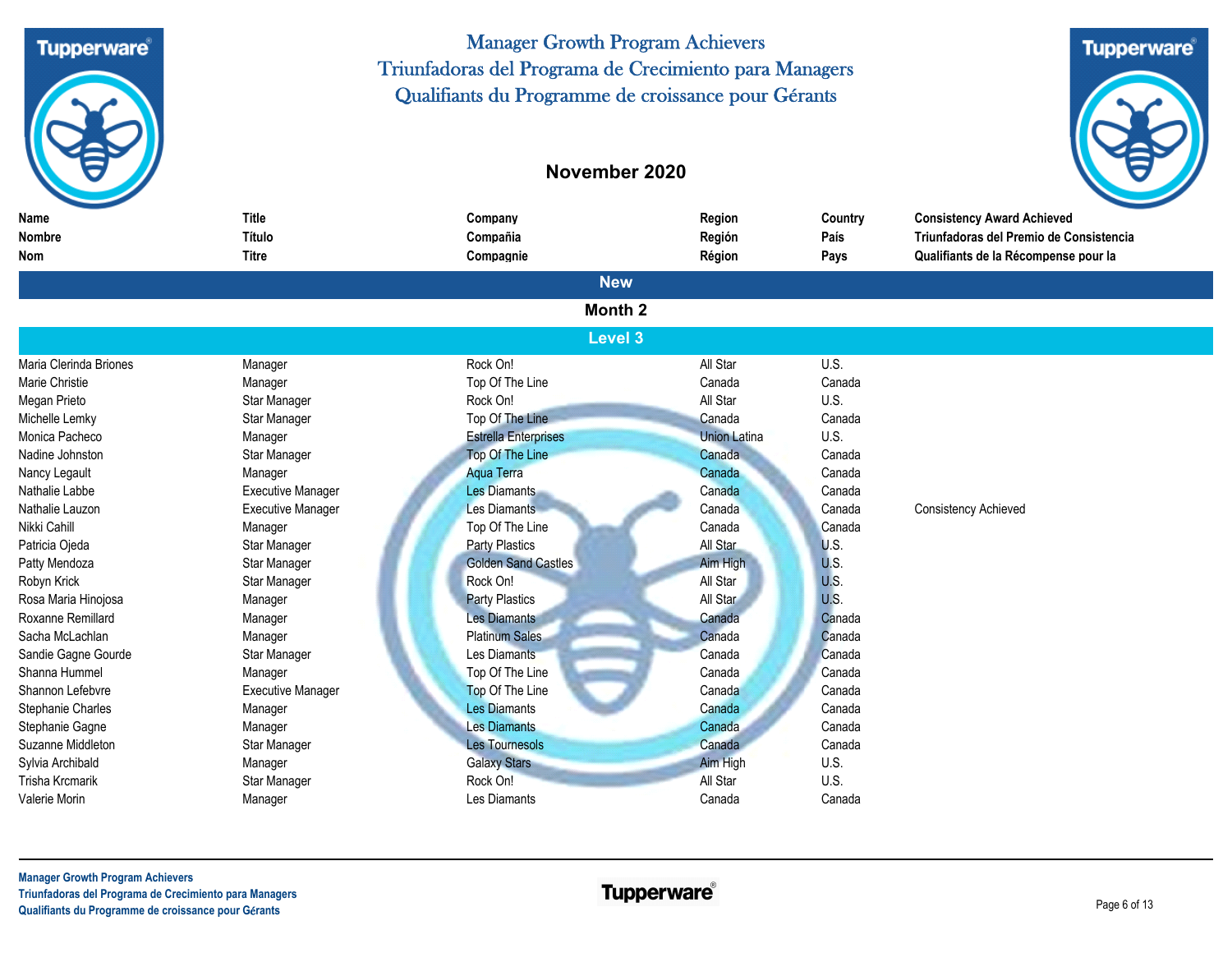



| <b>Name</b>            | Title                    | Company                      | Region              | Country     | <b>Consistency Award Achieved</b>       |
|------------------------|--------------------------|------------------------------|---------------------|-------------|-----------------------------------------|
| <b>Nombre</b>          | Título                   | Compañia                     | Región              | País        | Triunfadoras del Premio de Consistencia |
| Nom                    | <b>Titre</b>             | Compagnie                    | Région              | Pays        | Qualifiants de la Récompense pour la    |
|                        |                          | <b>New</b>                   |                     |             |                                         |
|                        |                          | Month <sub>2</sub>           |                     |             |                                         |
|                        |                          | <b>Level 2</b>               |                     |             |                                         |
| Andrea Goulais         | Manager                  | Just Believe                 | Canada              | Canada      |                                         |
| <b>April Mistler</b>   | Manager                  | Rock On!                     | All Star            | U.S.        |                                         |
| <b>Barbie Calvert</b>  | Star Manager             | Bravo!                       | Force 2B            | U.S.        |                                         |
| Brenda Rivera          | Manager                  | Escandalo                    | <b>Union Latina</b> | U.S.        |                                         |
| Chalyse Johnson        | Manager                  | <b>Melody Mates</b>          | <b>Rock It</b>      | U.S.        |                                         |
| Glenda Macdonald       | Manager                  | Top Of The Line              | Canada              | Canada      |                                         |
| Harmony Kleskovic      | Star Manager             | <b>Fire Star Enterprises</b> | Rock It             | U.S.        |                                         |
| <b>Heather Bridson</b> | Manager                  | Wheatheart Sales Inc.        | Force 2B            | U.S.        |                                         |
| Irene Ruiz             | Star Manager             | <b>Futuros Sin Limites</b>   | Union Latina        | U.S.        |                                         |
| Jodi Caissie           | Star Manager             | Top Of The Line              | Canada              | Canada      |                                         |
| Joy Kilgore            | <b>Executive Manager</b> | <b>Champion Enterprises</b>  | Rock It             | U.S.        |                                         |
| Kathy M Resnik         | Manager                  | <b>Explosive Power</b>       | Rock It             | <b>U.S.</b> |                                         |
| Lindi Elkin            | Manager                  | Rock On!                     | All Star            | U.S.        |                                         |
| Lisa Cook              | Manager                  | Top Of The Line              | Canada              | Canada      |                                         |
| Lora Thacker           | Manager                  | <b>Grace Party Sales</b>     | Aim High            | U.S.        |                                         |
| Lori Weber             | Star Manager             | Rock On!                     | <b>All Star</b>     | U.S.        |                                         |
| Maria Castaneda        | Manager                  | Fuego Latino                 | Union Latina        | <b>U.S.</b> |                                         |
| Maria Sida             | Star Manager             | <b>Party Plastics</b>        | All Star            | U.S.        |                                         |
| Mary                   | Manager                  | <b>Fuego Latino</b>          | <b>Union Latina</b> | U.S.        |                                         |
| Melynda McKinney       | Star Manager             | Rock On!                     | <b>All Star</b>     | U.S.        |                                         |
| Paige Gibbs            | Star Manager             | <b>Galaxy Stars</b>          | Aim High            | U.S.        |                                         |
| Sandy Goretzki         | <b>Executive Manager</b> | <b>Viva Enterprises</b>      | <b>Union Latina</b> | U.S.        |                                         |
| Sheila Danielson       | Manager                  | Rock On!                     | <b>All Star</b>     | U.S.        |                                         |
| Sue Lynn Roser         | Manager                  | Rock On!                     | All Star            | U.S.        |                                         |
| Sweet Mallari          | Star Manager             | Top Of The Line              | Canada              | Canada      |                                         |
| Sylvie Tellier         | Star Manager             | Les Diamants                 | Canada              | Canada      |                                         |
| Tonya Huwe             | Manager                  | <b>Melody Mates</b>          | Rock It             | U.S.        |                                         |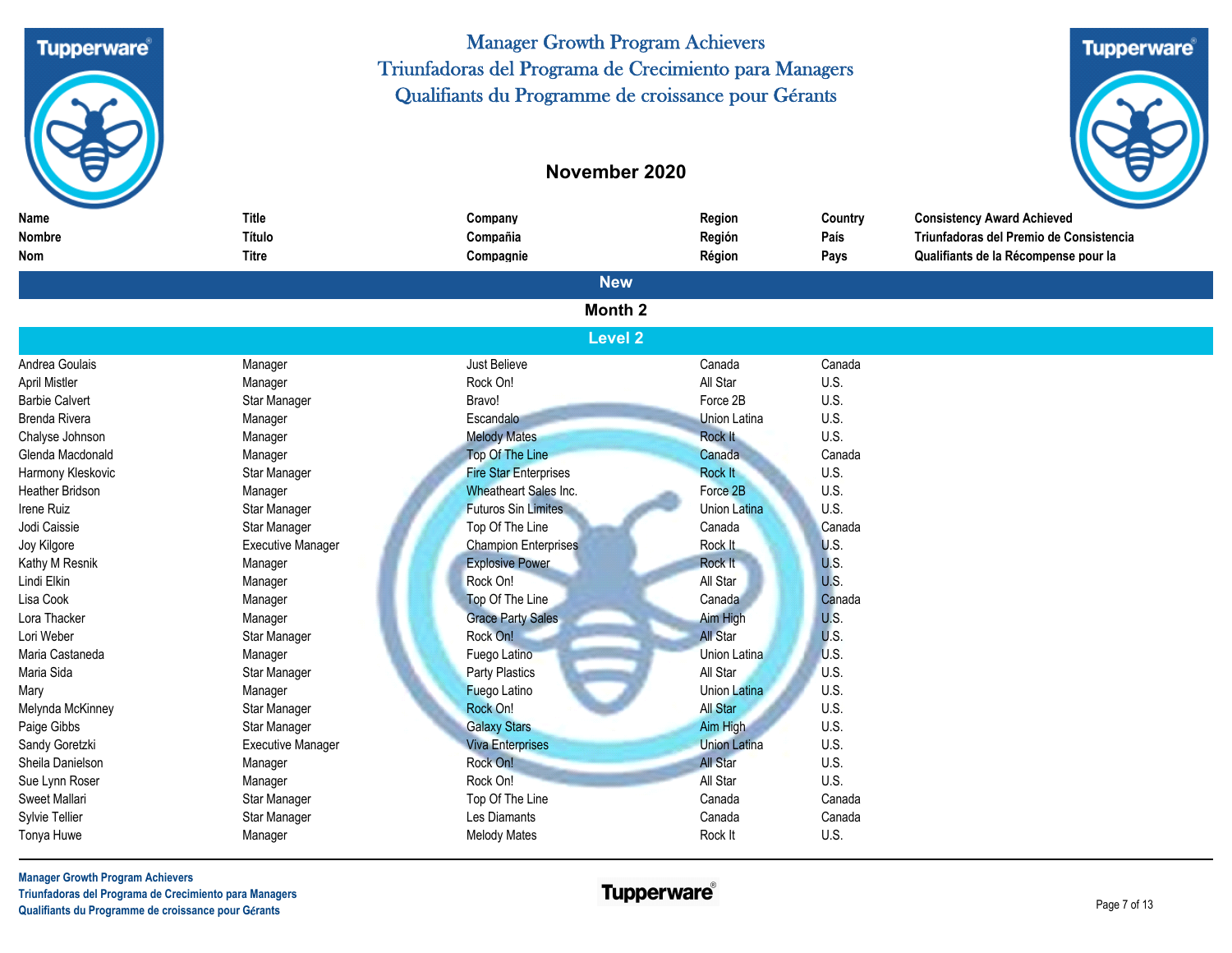



| Name                 | <b>Title</b>      | Company         | Region | Country | <b>Consistency Award Achieved</b>       |  |  |  |  |
|----------------------|-------------------|-----------------|--------|---------|-----------------------------------------|--|--|--|--|
| Nombre               | Título            | Compañia        | Región | País    | Triunfadoras del Premio de Consistencia |  |  |  |  |
| Nom                  | <b>Titre</b>      | Compagnie       | Région | Pays    | Qualifiants de la Récompense pour la    |  |  |  |  |
|                      |                   | <b>New</b>      |        |         |                                         |  |  |  |  |
|                      | Month 2           |                 |        |         |                                         |  |  |  |  |
|                      |                   | Level 2         |        |         |                                         |  |  |  |  |
| Veronique Gerard     | Manager           | Les Diamants    | Canada | Canada  |                                         |  |  |  |  |
| <b>Vicky Stewart</b> | Manager           | Top Of The Line | Canada | Canada  |                                         |  |  |  |  |
| Wendy Haubrich       | Manager           | Top Of The Line | Canada | Canada  |                                         |  |  |  |  |
| Whitney Atkinson     | Executive Manager | Power Of One    | Canada | Canada  |                                         |  |  |  |  |
|                      |                   |                 |        |         |                                         |  |  |  |  |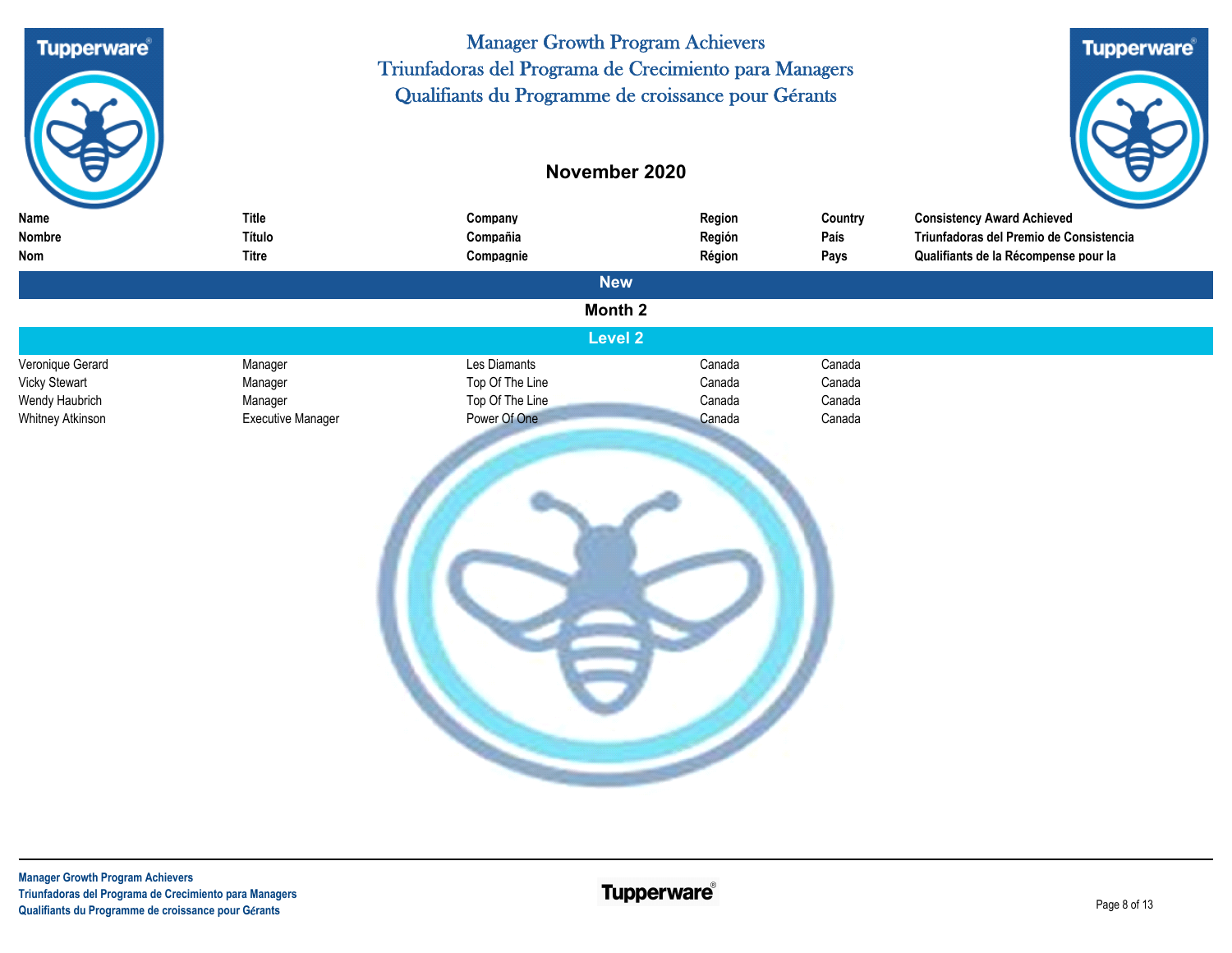

## **November 2020**



| Name                     | <b>Title</b> | Company                          | Region              | Country | <b>Consistency Award Achieved</b>       |
|--------------------------|--------------|----------------------------------|---------------------|---------|-----------------------------------------|
| Nombre                   | Título       | Compañia                         | Región              | País    | Triunfadoras del Premio de Consistencia |
| Nom                      | <b>Titre</b> | Compagnie                        | Région              | Pays    | Qualifiants de la Récompense pour la    |
|                          |              | <b>New</b>                       |                     |         |                                         |
|                          |              | Month 2                          |                     |         |                                         |
|                          |              | Level 1                          |                     |         |                                         |
| Alice Williams           | Manager      | <b>Avante Sales</b>              | Live Wire           | U.S.    |                                         |
| Alicia Pair              | Manager      | <b>Higher Vision Enterprises</b> | Aim High            | U.S.    |                                         |
| <b>Brandy Saylor</b>     | Manager      | Top Of The Line                  | Canada              | Canada  |                                         |
| <b>Candy Bowe</b>        | Manager      | <b>Melody Mates</b>              | Rock It             | U.S.    |                                         |
| <b>Colette Pritchard</b> | Manager      | Power Of One                     | Canada              | Canada  |                                         |
| Janet Zorn               | Manager      | Top Of The Line                  | Canada              | Canada  |                                         |
| Kristie Ridge            | Manager      | <b>Galaxy Stars</b>              | Aim High            | U.S.    |                                         |
| Maria Rosario Meraz      | Manager      | Fuego Latino                     | <b>Union Latina</b> | U.S.    |                                         |
| Melissa Whittaker        | Manager      | Rock On!                         | All Star            | U.S.    |                                         |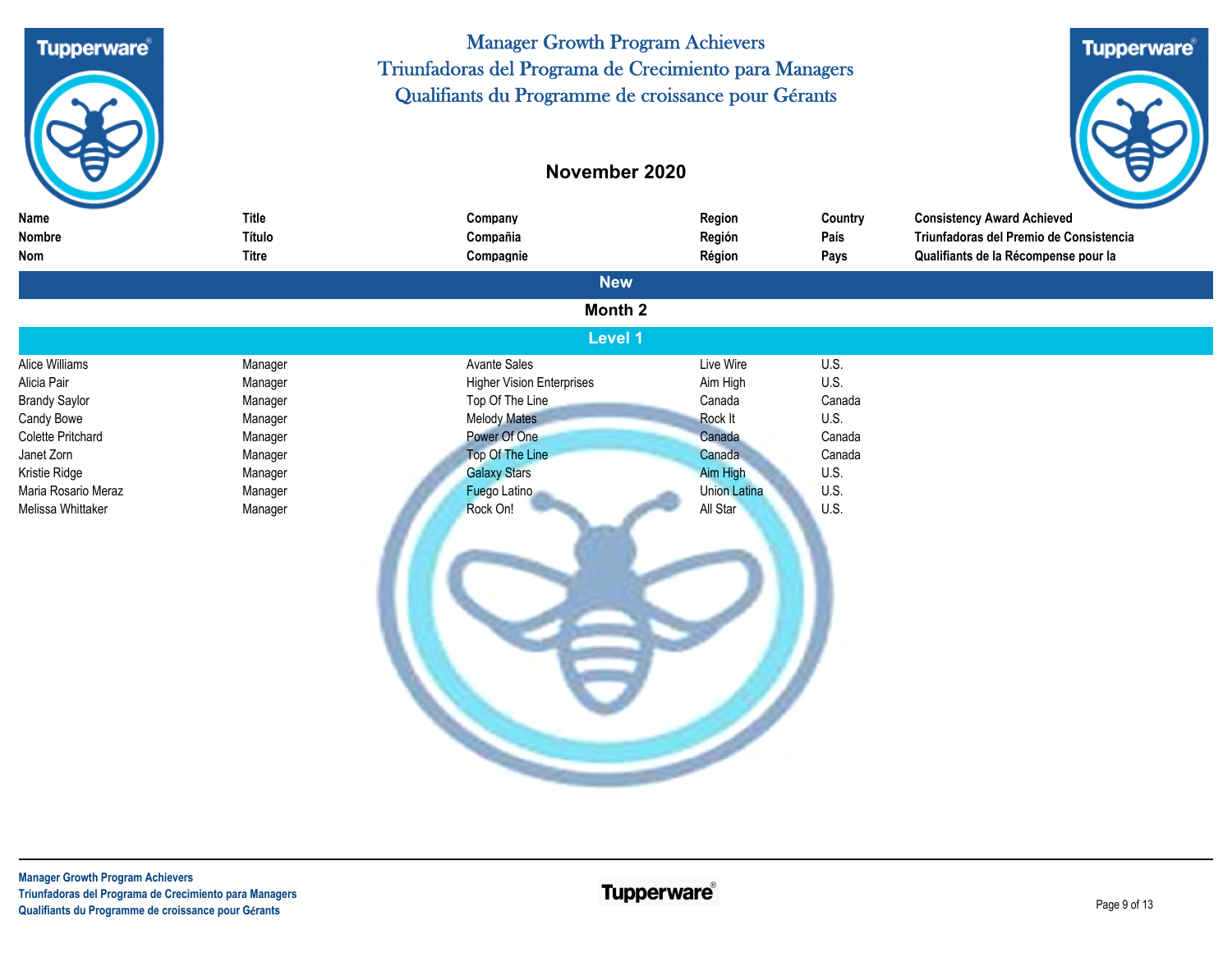**Tupperware** 

Manager Growth Program Achievers Triunfadoras del Programa de Crecimiento para Managers Qualifiants du Programme de croissance pour Gérants

## **November 2020**



| <b>Title</b><br>Name<br>Company<br>Region<br>Country<br><b>Consistency Award Achieved</b>  |                                         |
|--------------------------------------------------------------------------------------------|-----------------------------------------|
| <b>Nombre</b><br>Título<br>Compañia<br>Región<br>País                                      | Triunfadoras del Premio de Consistencia |
| Qualifiants de la Récompense pour la<br><b>Titre</b><br>Compagnie<br>Pays<br>Nom<br>Région |                                         |
| <b>New</b>                                                                                 |                                         |
| Month 1                                                                                    |                                         |
| <b>Level 3</b>                                                                             |                                         |
|                                                                                            |                                         |
| Rock On!<br>All Star<br>U.S.<br>Amy Carmody<br>Manager                                     |                                         |
| Rock On!<br>All Star<br>U.S.<br><b>Executive Manager</b><br>Amy Tessereau                  |                                         |
| All Star<br>U.S.<br>Andrea Brown<br>Rock On!<br>Star Manager                               |                                         |
| Andrea Setrum<br>Canada<br>Canada<br>Top Of The Line<br>Manager                            |                                         |
| U.S.<br><b>Karisma Sales</b><br><b>Union Latina</b><br>Carolina C Carrillo<br>Manager      |                                         |
| Top Of The Line<br>Canada<br>Cathy Martin<br>Canada<br>Star Manager                        |                                         |
| <b>Les Diamants</b><br>Chantal Charron<br>Canada<br>Star Manager<br>Canada                 |                                         |
| Power Of One<br>Canada<br><b>Christine Frandsen</b><br>Canada<br>Manager                   |                                         |
| Les Diamants<br>Canada<br><b>Cindy Millette</b><br>Canada<br>Manager                       |                                         |
| All Star<br>Rock On!<br><b>U.S.</b><br>Diane Sweeney<br>Star Manager                       |                                         |
| Elodie Chaloux<br>Star Manager<br>Les Diamants<br>Canada<br>Canada                         |                                         |
| Star Manager<br>Top Of The Line<br>Canada<br>Erica Noga<br>Canada                          |                                         |
| U.S.<br>Erin Glick<br><b>Executive Manager</b><br>Rock On!<br>All Star                     |                                         |
| <b>Les Diamants</b><br>Canada<br><b>Isabelle Bessette</b><br>Canada<br>Manager             |                                         |
| <b>Les Diamants</b><br>Jessica Laneuville<br>Canada<br>Canada<br>Manager                   |                                         |
| <b>All Star</b><br>U.S.<br>Judy Copeland<br>Razzmatazz<br>Star Manager                     |                                         |
| Top Of The Line<br>Judy Peters<br>Canada<br>Canada<br>Manager                              |                                         |
| Les Diamants<br>Canada<br>Canada<br>Julie Chapdelaine<br>Manager                           |                                         |
| Top Of The Line<br>Canada<br>Kacee Worobey<br>Star Manager<br>Canada                       |                                         |
| <b>Les Diamants</b><br><b>Executive Manager</b><br>Canada<br>Canada<br>Kathleen Tourigny   |                                         |
| <b>Top Of The Line</b><br>Kehlsie Crone<br>Star Manager<br>Canada<br>Canada                |                                         |
| <b>Les Diamants</b><br>Keven Berube<br>Canada<br>Canada<br>Manager                         |                                         |
| Rock On!<br><b>All Star</b><br>Kim O'Connell<br>U.S.<br>Star Manager                       |                                         |
| Kim Stewart<br>Top Of The Line<br>Canada<br>Canada<br>Manager                              |                                         |
| Canada<br>Kimberlee Oldham<br>Top Of The Line<br>Canada<br>Manager                         |                                         |
| Canada<br>Krystal Vanderstelt<br>Top Of The Line<br>Canada<br>Manager                      |                                         |
| Top Of The Line<br>Canada<br><b>Lindsay Nichol</b><br>Canada<br>Manager                    |                                         |

**Manager Growth Program Achievers Triunfadoras del Programa de Crecimiento para Managers** Triunfadoras del Programa de Crecimiento para Managers<br>
Qualifiants du Programme de croissance pour Gérants<br>
Qualifiants du Programme de croissance pour Gérants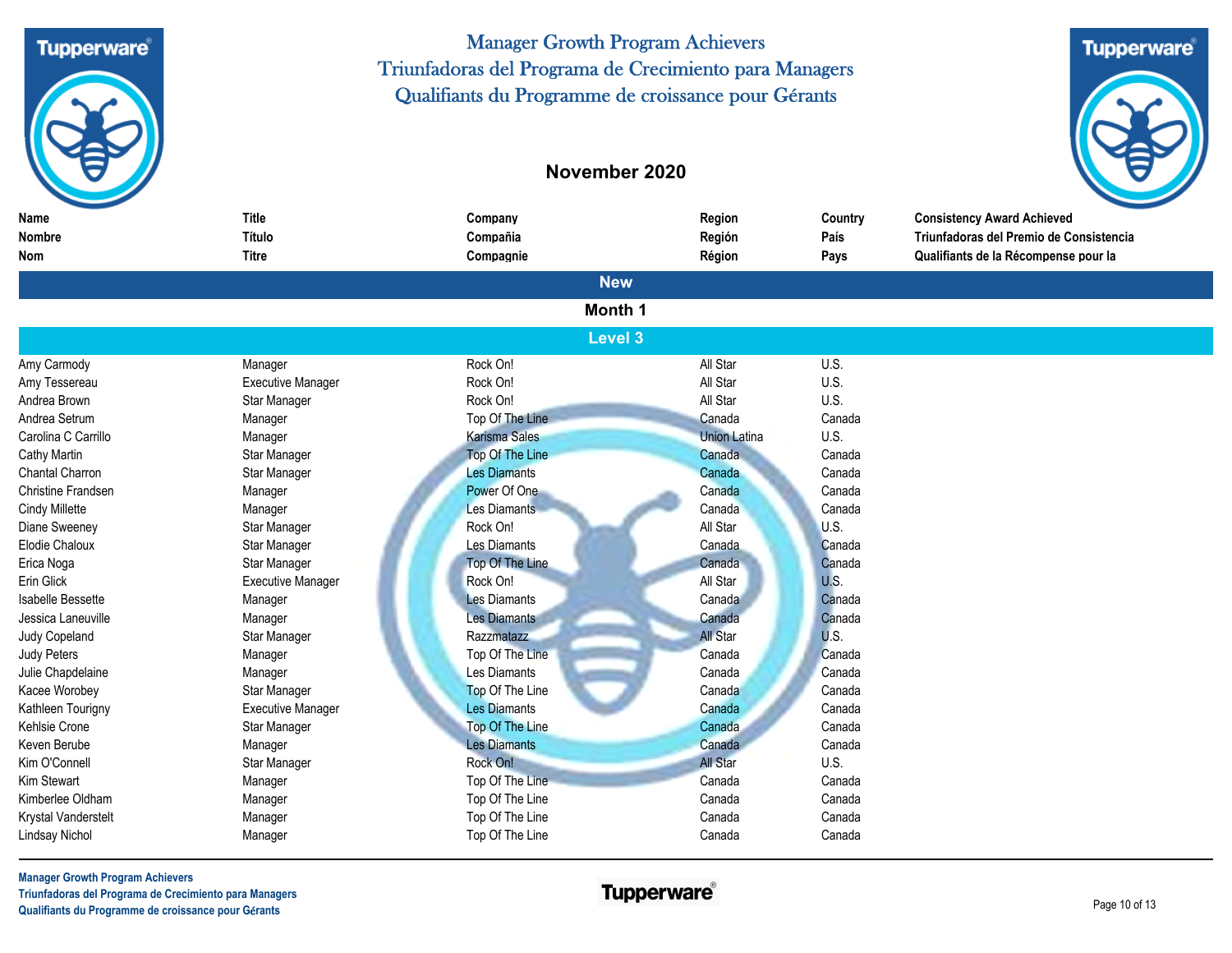

# **November 2020**



| Name<br>Nombre         | Title<br>Título          | Company<br>Compañia         | Region<br>Región    | Country<br>País | <b>Consistency Award Achieved</b><br>Triunfadoras del Premio de Consistencia |
|------------------------|--------------------------|-----------------------------|---------------------|-----------------|------------------------------------------------------------------------------|
| Nom                    | Titre                    | Compagnie                   | Région              | Pays            | Qualifiants de la Récompense pour la                                         |
|                        |                          | <b>New</b>                  |                     |                 |                                                                              |
|                        |                          | Month 1                     |                     |                 |                                                                              |
|                        |                          | <b>Level 3</b>              |                     |                 |                                                                              |
| Lucie Fontaine         | Manager                  | Les Diamants                | Canada              | Canada          |                                                                              |
| Mary Wiebe             | <b>Executive Manager</b> | <b>Realize Dreams</b>       | Canada              | Canada          |                                                                              |
| Michelle Vivie         | Manager                  | Top Of The Line             | Canada              | Canada          |                                                                              |
| <b>Mixtica Canales</b> | Manager                  | <b>Estrella Enterprises</b> | <b>Union Latina</b> | U.S.            |                                                                              |
| Nadia Prud'Homme       | Star Manager             | Les Diamants                | Canada              | Canada          |                                                                              |
| Noemie Poire-Fortin    | Manager                  | <b>Les Diamants</b>         | Canada              | Canada          |                                                                              |
| Pamela Young           | Star Manager             | Top Of The Line             | Canada              | Canada          |                                                                              |
| Patricia Decarie       | Star Manager             | Les Tournesols              | Canada              | Canada          |                                                                              |
| Pauline Barton         | Manager                  | <b>Melody Mates</b>         | Rock It             | U.S.            |                                                                              |
| Shawna Vanderschaaf    | Star Manager             | Top Of The Line             | Canada              | Canada          |                                                                              |
| Sheila Mann            | Manager                  | <b>Excite Party Sales</b>   | Aim High            | U.S.            |                                                                              |
| Sherri Beauchamp       | Manager                  | Top Of The Line             | Canada              | Canada          |                                                                              |
| Sonia Martins          | Star Manager             | Les Diamants                | Canada              | Canada          |                                                                              |
| Stephanie Chouinard    | Manager                  | <b>Les Diamants</b>         | Canada              | Canada          |                                                                              |
| Stephanie Duteau       | Manager                  | <b>Les Diamants</b>         | Canada              | Canada          |                                                                              |
| Tressie Owen           | Star Manager             | Rock On!                    | <b>All Star</b>     | U.S.            |                                                                              |
| Vanny Troeung          | Manager                  | Les Diamants                | Canada              | Canada          |                                                                              |
|                        |                          |                             |                     |                 |                                                                              |
|                        |                          |                             |                     |                 |                                                                              |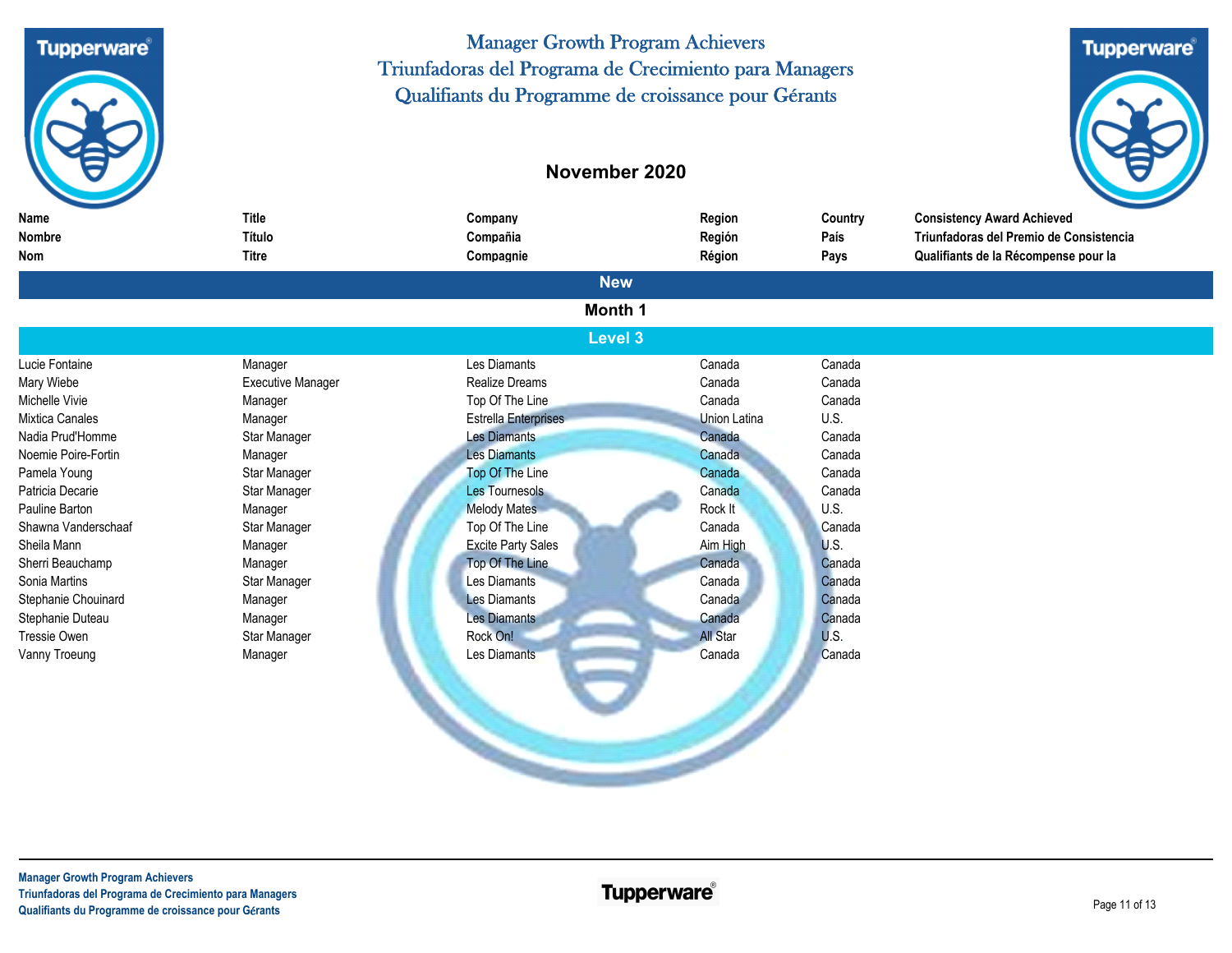



| Name<br><b>Nombre</b> | <b>Title</b><br>Título | Company<br>Compañia              | Region              | Country<br>País | <b>Consistency Award Achieved</b><br>Triunfadoras del Premio de Consistencia |
|-----------------------|------------------------|----------------------------------|---------------------|-----------------|------------------------------------------------------------------------------|
|                       |                        |                                  | Región              |                 |                                                                              |
| Nom                   | <b>Titre</b>           | Compagnie                        | Région              | Pays            | Qualifiants de la Récompense pour la                                         |
|                       |                        | <b>New</b>                       |                     |                 |                                                                              |
|                       |                        | Month 1                          |                     |                 |                                                                              |
|                       |                        | <b>Level 2</b>                   |                     |                 |                                                                              |
| Aleisha Wagar         | Manager                | Top Of The Line                  | Canada              | Canada          |                                                                              |
| <b>Brandi Steele</b>  | Manager                | Rock On!                         | All Star            | U.S.            |                                                                              |
| Carine Ringuette      | Manager                | Les Diamants                     | Canada              | Canada          |                                                                              |
| Cindy Chandler        | Manager                | Rock On!                         | <b>All Star</b>     | U.S.            |                                                                              |
| Cristina Delgadillo   | Star Manager           | <b>El Sol Enterprises</b>        | <b>Union Latina</b> | U.S.            |                                                                              |
| Denise Deen           | Manager                | Rock On!                         | <b>All Star</b>     | U.S.            |                                                                              |
| Derek Scruggs         | Manager                | <b>Eagle Enterprises</b>         | <b>Aim High</b>     | U.S.            |                                                                              |
| <b>Edith Gillett</b>  | Manager                | Power Of One                     | Canada              | Canada          |                                                                              |
| Emmy Brenner          | Manager                | Rock On!                         | All Star            | U.S.            |                                                                              |
| Isabel Guadarrama     | Manager                | Party Plastics                   | All Star            | U.S.            |                                                                              |
| Kathleen Cottrell     | Manager                | Top Of The Line                  | Canada              | Canada          |                                                                              |
| Kathya Chapados       | Manager                | Les Diamants                     | Canada              | Canada          |                                                                              |
| Kim Plante            | Manager                | Top Of The Line                  | Canada              | Canada          |                                                                              |
| Luisa Estrada         | Star Manager           | <b>Fuego Latino</b>              | <b>Union Latina</b> | U.S.            |                                                                              |
| <b>Martine Helie</b>  | Manager                | <b>Les Diamants</b>              | Canada              | Canada          |                                                                              |
| Mimma Sabourin        | Manager                | Top Of The Line                  | Canada              | Canada          |                                                                              |
| Mirna Saavedra        | Manager                | <b>Viva Enterprises</b>          | <b>Union Latina</b> | <b>U.S.</b>     |                                                                              |
| Nancy Dean            | Manager                | Rock On!                         | All Star            | U.S.            |                                                                              |
| Pam Reyno             | Manager                | Top Of The Line                  | Canada              | Canada          |                                                                              |
| Rhonda Peoples        | Manager                | Rock On!                         | <b>All Star</b>     | U.S.            |                                                                              |
| Shannon Callahan      | Manager                | <b>Top Of The Line</b>           | Canada              | Canada          |                                                                              |
| Shannon Stone         | Manager                | <b>X-Treme Enterprises</b>       | Force 2B            | U.S.            |                                                                              |
| Shawna Harper         | Star Manager           | <b>Higher Vision Enterprises</b> | Aim High            | U.S.            |                                                                              |
| <b>Stacey Agent</b>   | Star Manager           | Elite Party Sales Inc            | Live Wire           | U.S.            |                                                                              |
| Tristan Grant-Gignac  | Manager                | Les Diamants                     | Canada              | Canada          |                                                                              |